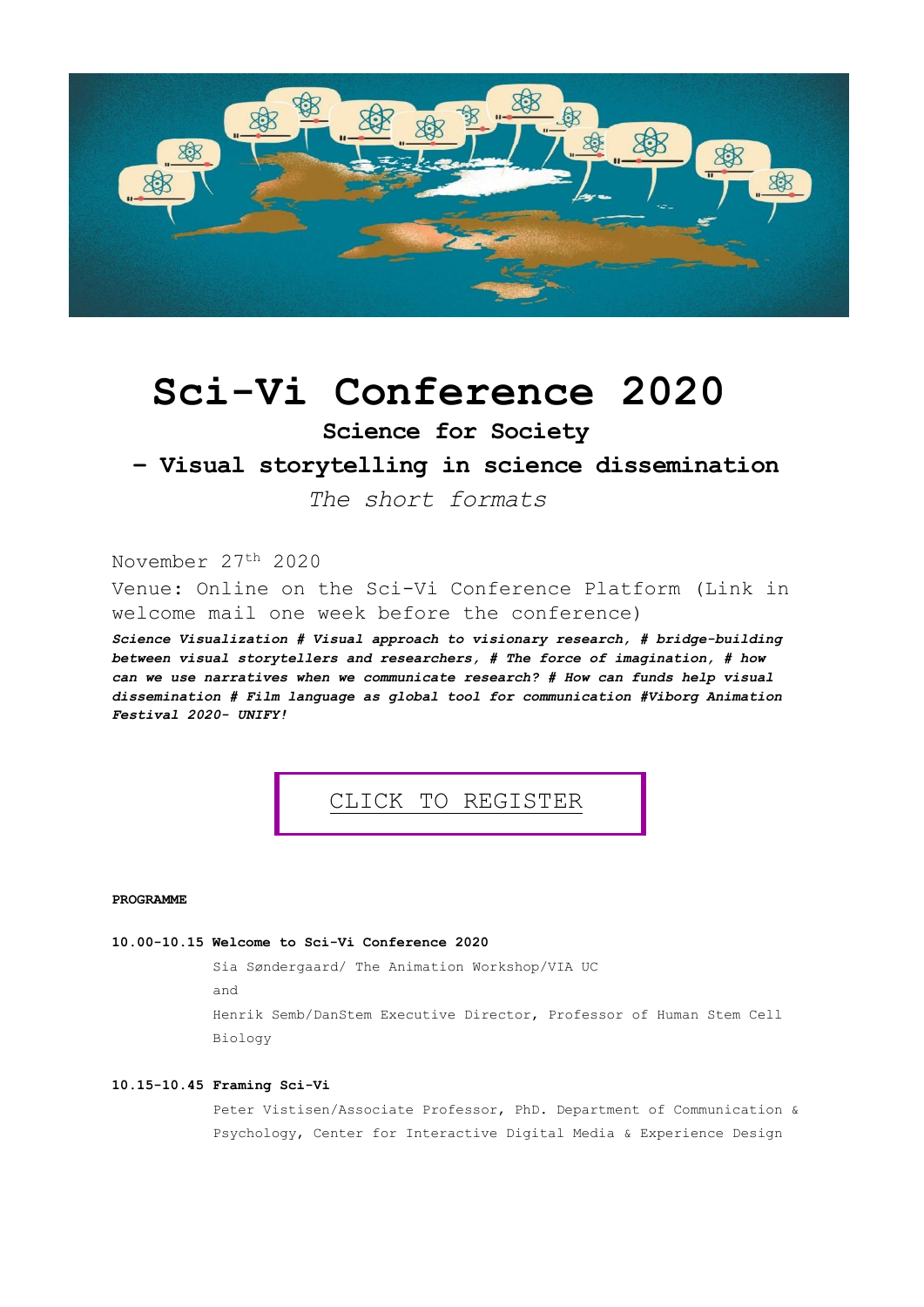#### **10-45-11.15 Sci-Vi Cases and Collaborations – live recording:**

*-* **Clima! - Ted-Ed productions and collaboration 2020** Agota Vegso/Sci-Vi Producer at the [TED-Ed](https://ed.ted.com/) collaboration and Gerta Xhelo/Content Producer at TED-Ed

## **- Ph.d Cup 2020, Process as an artist producing 30 sec sum-ups for researchers participating in the live-show at DR2**

Michelle Kranot/ artist, filmmaker and producer at TinDrum. Member of the Academy of Motion Picture Arts and Sciences.

**- New People, A poetic entrance to Eske Willerslevs research** Cosimo Miorelli/ Visual Artist and Sia Søndergaard/ producer on New People

**- SoMe Science - works to create more interest in science and facts** among young people. SoMe Science is carried out in collaboration with DR, DTU, Theater PLAY Comedy Club, SplayOne, DTU Space and is supported by the Novo Nordisk Foundation. Lars Ostenfeld/Producer

**- Sci-Vi productions from DanStem – a unique visual science lab** Naomi Dayan/Senior consultant and Abigail Laura Jackson/ Assistant professor The Novo Nordisk Foundation Center for Stem Cell Biology (DanStem) Charlotte Bailey/former researcher at DanStem

**- ANIDOX - a creative platform for the development and production of animated documentary projects.** https://anidox.com/anidox-lab/ Case: The Human galaxy - An animated documentary about the plasticity of the human brain and how we perceive reality. Nana Torp/ Producer and participant at the animation documentary professional training programme i ANIDOX:LAB

## **11.15-12.00 Break**

(While the technicians put all the recorded speaks online at the Sci-Vi Conference Platform)

**12.00-14.30 Sci-Vi Cases and Collaborations – in Sci-Vi chat rooms without camera** Sci- Vi Case speaks is now available online at the Sci-Vi Conference Platform to be watched with possibility to write-chat with the speakers and other participants. Get inspired, ask questions, reflect and meet new people.